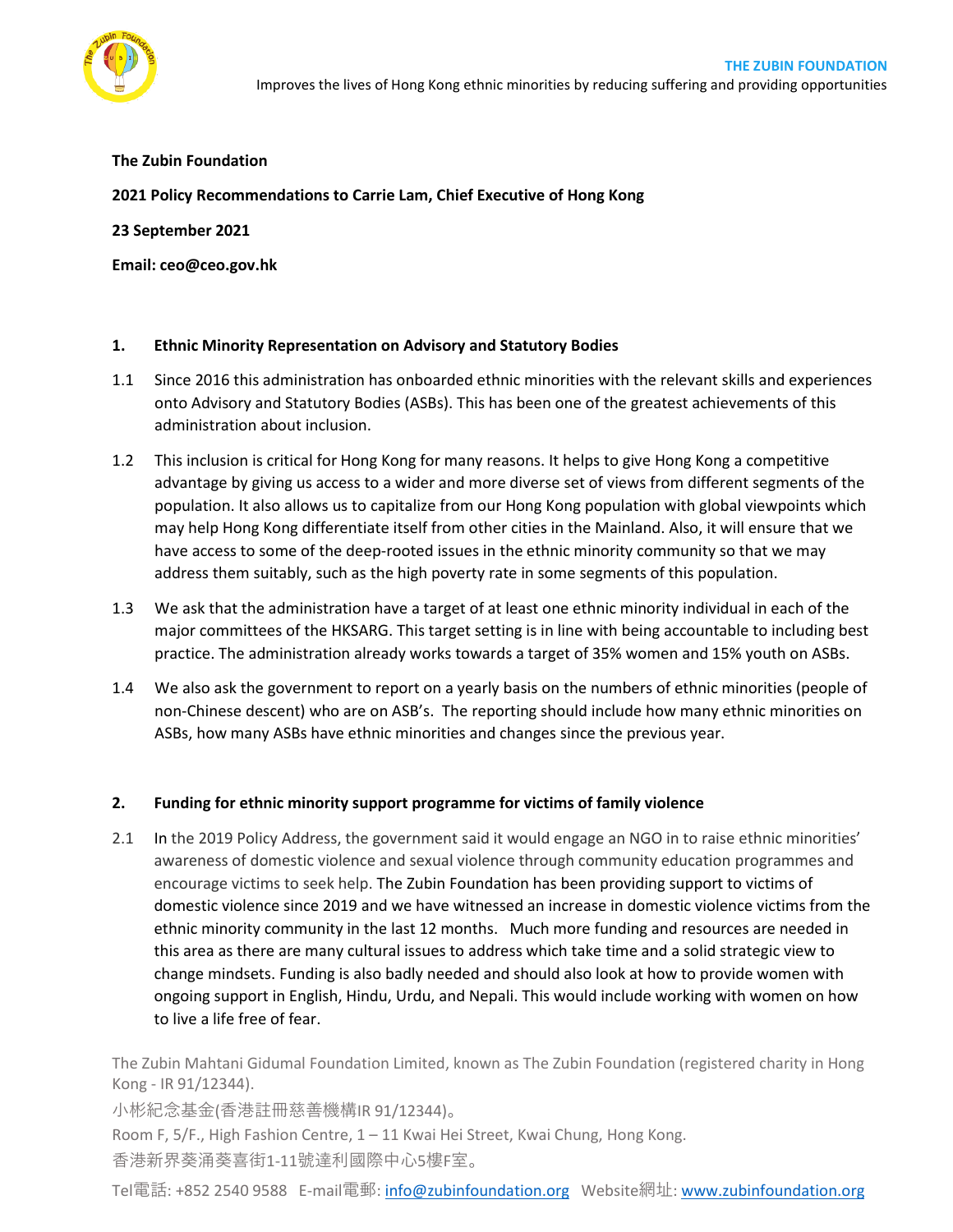

- 2.2 Currently there are Cantonese services but none in English, Hindi, and Urdu. This is not merely a matter of translation into English but fundamentally about communicating the matter in a way that the service receiver can identify with- in line with cultural norms and sensitivities. This requires individuals to deliver such support from similar cultural and linguistic backgrounds.
- 2.3 With the rising numbers of family violence in the community, including forced marriage, we strongly recommend that the government consider setting up an ad hoc group to address emergency cases as they arise. This ad hoc group would include representatives from social welfare, the police, safe homes, and NGO representatives. This is a very difficult subject and collaborations across silos are imperative.

## 3. **Funding for EM Children in need of mental health counselling**

- 3.1. As a result of Covid-19, children from lower income families have been forced into small spaces for long periods of time with little access to friends and the world outside their home. The Zubin Foundation has a child counselling service in Hindi, Urdu and Hindi and we are seeing rising levels of depression, anxiety, and stress amongst ethnic minority children. Since July 2021, 18 children have undergone/are undergoing psychotherapy in English, Hindi, and Urdu. At the same time, their parents are being actively engaged.
- 3.2. There is no other provider of mental health support for ethnic minority children's mental health and funding is much needed.

## **4. An integrated approach for Special Needs for Ethnic Minority Children is needed**

- 4.1 The government has done much to support SEN children in Hong Kong over the past 4 years. The New Service Protocol for ADHD is commended but at present does not cover ethnic minority SEN children. Ethnic minority children are still not able to gain access to much of this because the service provision is in Cantonese.
- 4.2 Most children have mild to moderate SEN, and they do not need medication. Therefore, they can receive a host of interventions immediately and do not need to wait to see a psychiatrist to begin accessing support.
- 4.3 Please note that a simple translation of existing services is not the answer. What is required is the provision of services in a manner that can engage the whole family and win the trust of the ethnic minority parents. This requires cultural relevance as well as linguistic proficiency. Ultimately, parents need to be involved for children to reap the benefits of interventions.
- 4.4 We strongly urge the government to set up and apply this New Service Protocol for ADHD for ethnic minority children so that they can also receive the same interventions as their Chinese speaking counterparts immediately. The administration understands that early intervention is key, and we

The Zubin Mahtani Gidumal Foundation Limited, known as The Zubin Foundation (registered charity in Hong Kong - IR 91/12344).

小彬紀念基金(香港註冊慈善機構IR 91/12344)。

Room F, 5/F., High Fashion Centre, 1 – 11 Kwai Hei Street, Kwai Chung, Hong Kong.

香港新界葵涌葵喜街1-11號達利國際中心5樓F室。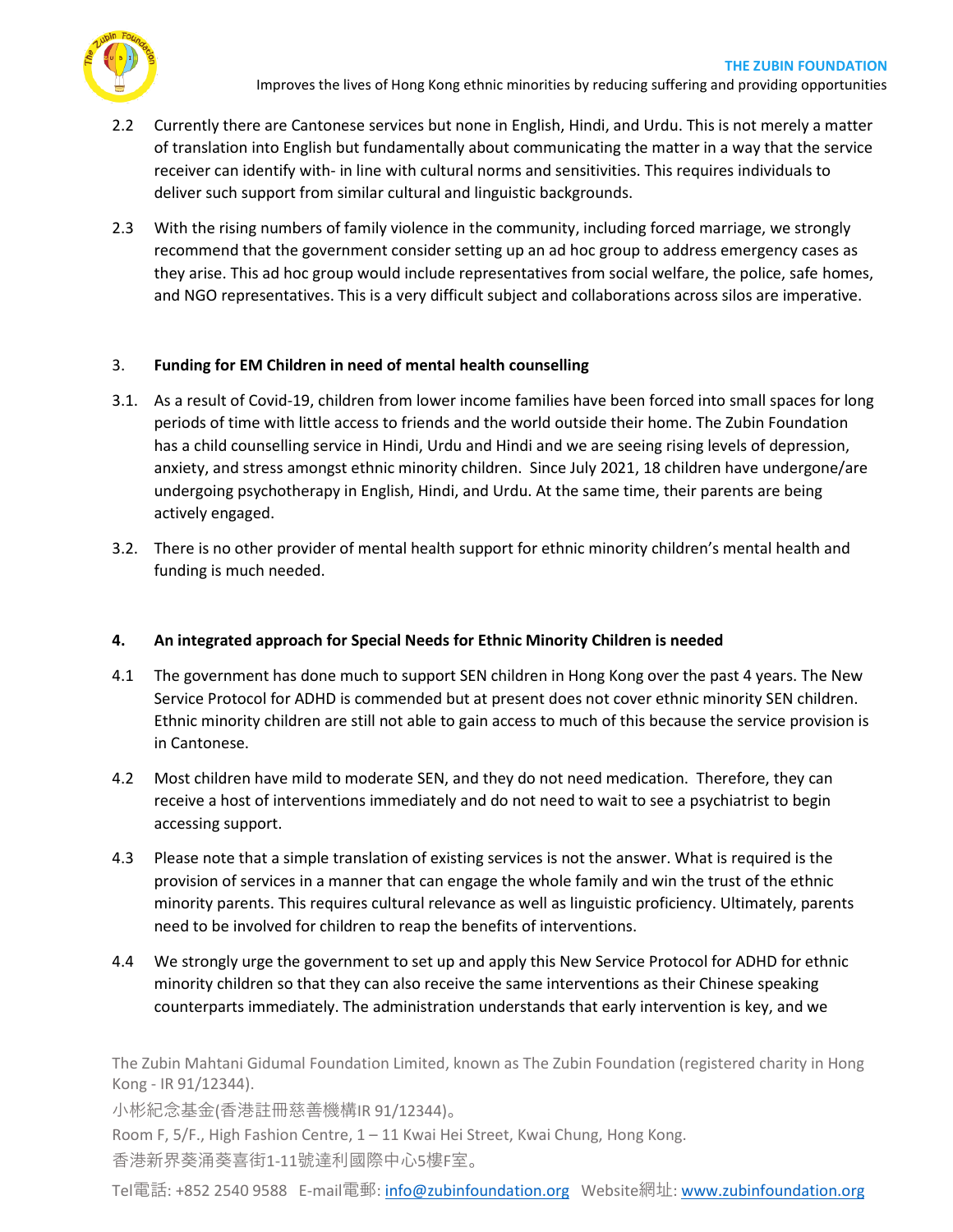

caution that with the rising numbers of ethnic minority SEN children, this will become more difficult to address if the children' golden age of learning is missed.

4.5 Anecdotally, we know there is a high prevalence of special needs in some ethnic minority communities, and we have seen this where in-family marriages have taken place over time. Evidence too from the UK suggests this. We encourage the government to undertake research and to better understand the growing trend of ethnic minority SEN children.

## **5. Anti-Race Discrimination Public Awareness**

- 5.1. The Zubin Foundation has seen a steady increase in racial discrimination against ethnic minorities over the last year. This manifests itself in schools, in rental of homes, in public transport and in daily life.
- 5.2. School aged children are seeing our counsellors and are traumatized by the daily abuse at school and race discrimination from teachers and students alike.
- 5.3. In addition, discrimination complaints from ethnic minority teachers and teacher assistants have increased with many complaining that their school has discriminated against them for their dress and their ethnicity.
- 5.4. Furthermore we have seen an increase in discrimination against potential ethnic minority tenants on the grounds of race with rental accommodation being denied to ethnic minorities.
- 5.5. We strongly recommend the government to enhance public awareness of inclusion and acceptance of ethnic minorities as fellow Hong Kong people. The government is urged to take a very strong stance against race discrimination.

## **6. Mandatory Training for frontline staff DoH, EDB and SWD on unconscious bias**

- 6.1. The government is strongly encouraged to begin training frontline staff in the health department, social welfare department and education bureau. This should apply to those who work directly in the community and those who are in public relations.
- 6.2. Whilst unintentional, remarks made by the CHP over the course of Covid has resulted in many in the ethnic minority community feeling targeted for being dirty and irresponsible. We are glad to see the staff at CHP has engaged largely with different ethnicities and religious groups on the promotion of the Covid-19 vaccine. We hope similar actions can be undertaken in other departments and bureau and much earlier in the planning stage.

## **7. Steering Committee for Ethnic Minorities**

The Zubin Mahtani Gidumal Foundation Limited, known as The Zubin Foundation (registered charity in Hong Kong - IR 91/12344).

小彬紀念基金(香港註冊慈善機構IR 91/12344)。

Room F, 5/F., High Fashion Centre, 1 – 11 Kwai Hei Street, Kwai Chung, Hong Kong.

香港新界葵涌葵喜街1-11號達利國際中心5樓F室。